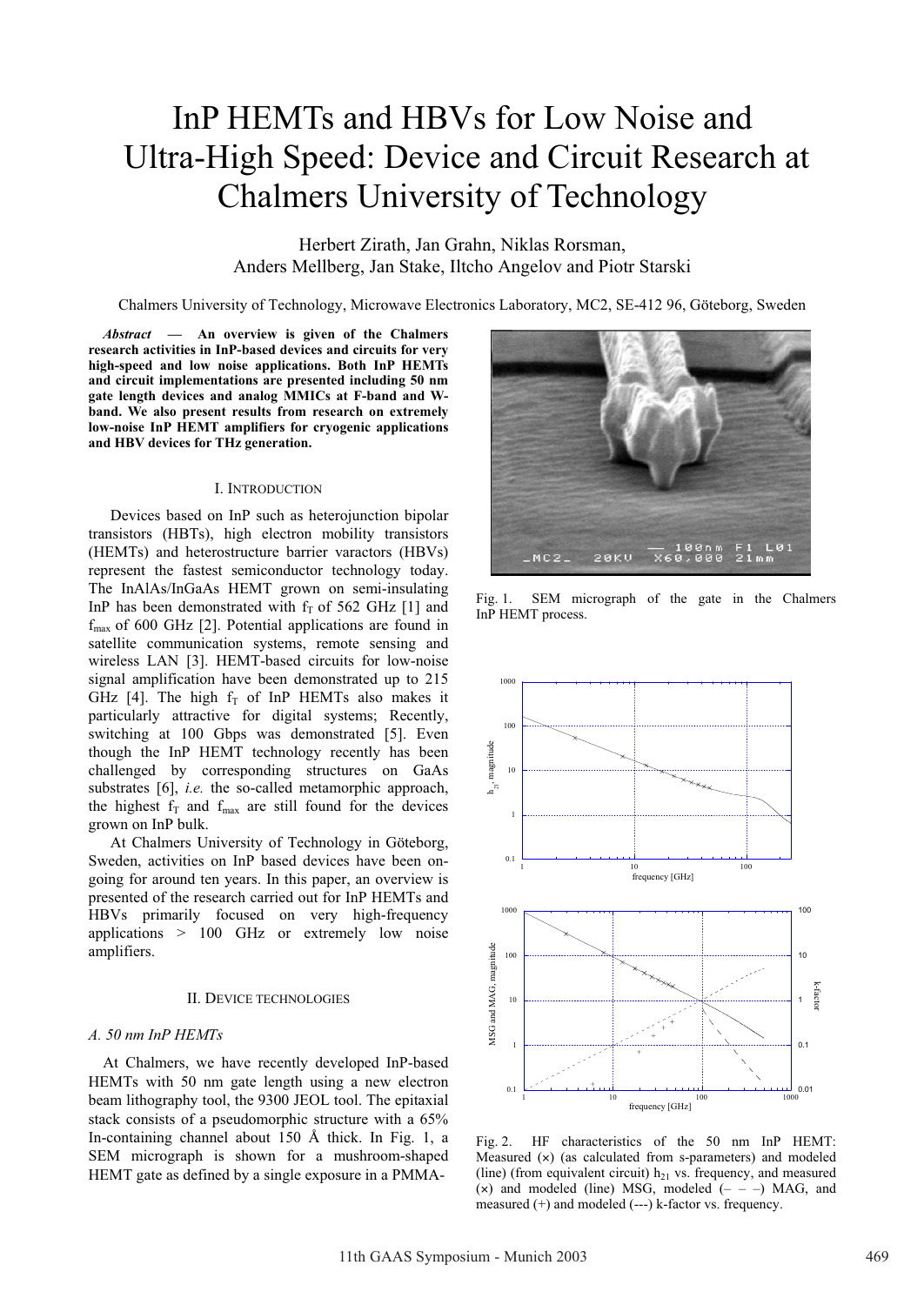COPOLYMER resist combination. The device intrinsic transconductance is 1250 mS/mm.

The high-frequency device characteristics for the 50 nm device under a bias of  $V_{DS} = 1$  V are plotted in Fig. 2. The extrapolated  $f_T$  from measured s-parameters  $(h_{21}=1)$ is 175 GHz, which coincides exactly with the extrapolated  $f_T$  from modeled s-parameters. From the equivalent circuit, an intrinsic  $f_T (f_T = g_m/(2\pi(C_{gs} + C_{gd}))$  of 286 GHz was calculated. The extrapolated  $f_{\text{max}}$  (MAG=1) from modeled s-parameters is 207 GHz. At higher frequencies (above W-band) a distributed model may become necessary.

## *B. Low-noise cryogenic HEMT amplifiers*

Since silicon dopants in InGaAs possess a very low ionization energy, high carrier densities may be achieved also at cryogenic temperatures. As a result, InP HEMT allow for the design of extremely low-noise amplifiers operating at cryogenic conditions. Moreover, high performance can be achieved at relatively low  $V_{DS}$ because of the high mobility and carrier velocity in the InGaAs channel, meaning a very low dc-power dissipation of the amplifier. The combination of low noise and low power at cryogenic temperatures makes InP HEMT particularly attractive for certain space applications.

Figure 3 shows an InP HEMT-based cryogenic amplifier designed for 4-8 GHz [7]. The InP HEMT has four 50 µm wide gate fingers with a nominal gate-length of 0.12 µm and a ground-signal-ground (GSG) configuration with a pad pitch of  $125 \mu m$ . In Fig. 4, the gain and noise performance at 15 K are presented showing the outstanding performance of the InP technology. The power consumption of this InP HEMT was only 3.7 mW.



Fig. 3. Photograph of the cryogenic LNA and magnified detail of a InP HEMT including inductive feedback bonding wires for matching.

## *C. Heterostructure barrier varactors*

The HBV is a symmetric varactor consisting of a high band gap semiconductor (barrier), surrounded by moderately doped modulation layers of a semiconductor



Fig. 4. Simulated and measured gain and noise temperature of the InP-based cryogenic LNA amplifier operating at 15 K (solid line and crosses, respectively). A commercial GaAs PHEMT device is included as a reference amplifier (dotted line and diamonds for simulations and measurements, respectively).

with a lower band gap. The barrier prevents electron transport through the structure When an external signal is applied to the HBV, electrons are accumulated at one side and depleted at the other side of the barrier, causing a symmetric, voltage dependent capacitance. The main advantage with HBVs is the possibility to tailor the layer structure of the device for various applications. The power handling capability can be increased by stacking several epitaxial barriers. Furthermore, high order multipliers are easier to design due to the symmetry. The HBV generates only odd harmonics and require no bias.

At Chalmers, HBV research for THz transmitter generation has a long tradition [8]. In Fig. 5, a SEM micrograph shows a fabricated HBV with a new back-toback geometry [9]. The planar HBV design incorporates a shorter finger with a larger cross section area, mainly to reduce the thermal resistance of the diode.



Fig. 5. SEM picture of an HBV diode with a planar design.

We have demonstrated that InP-based HBV diodes can be fabricated on a copper substrate without degrading the electrical characteristics [10]. As a result, the heat sink is improved and the spreading resistance (part of the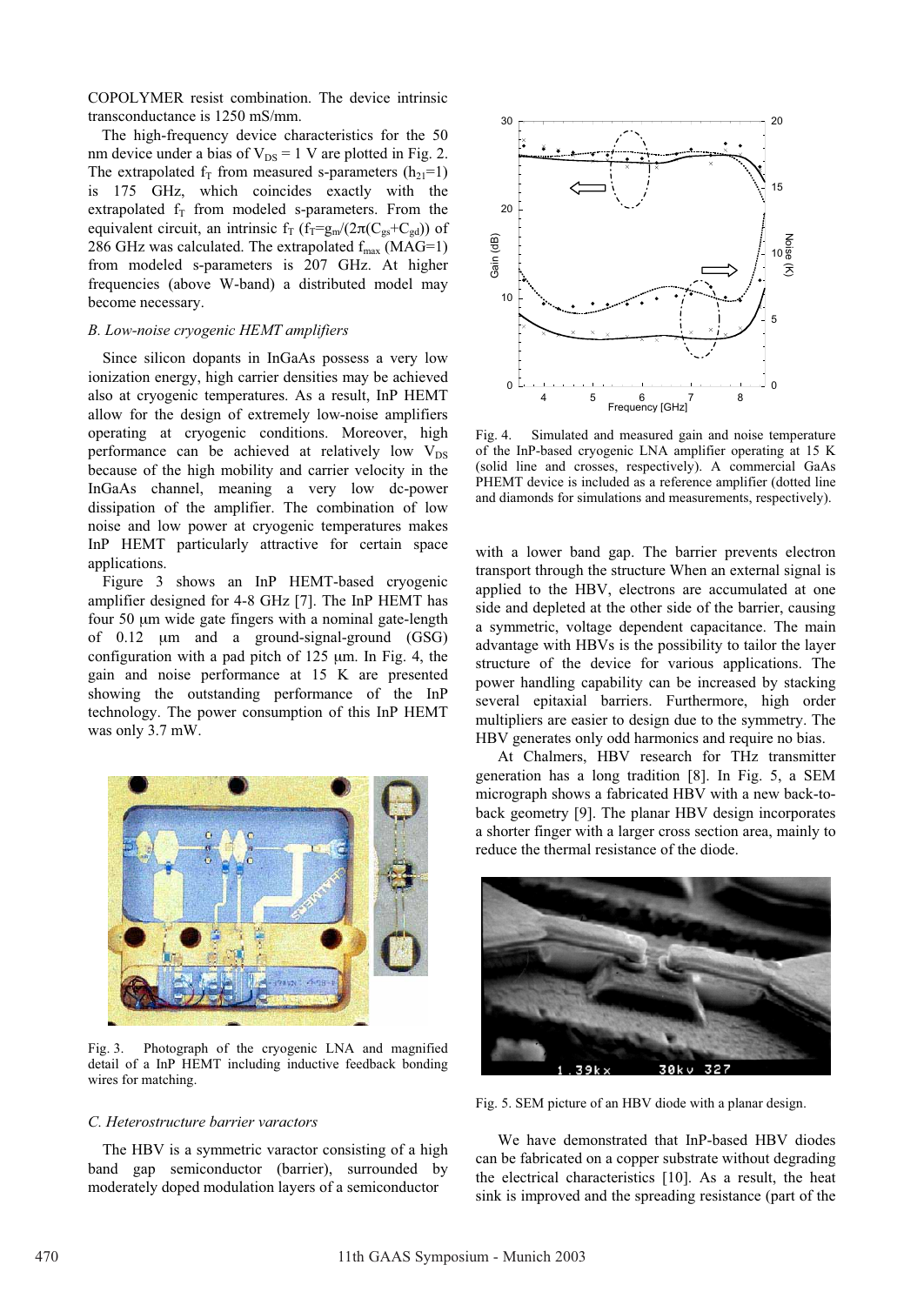series resistance,  $R_s$ ) is decreased. In a frequency tripler experiment demonstrated in Fig. 6, a maximum output power of 7.1 mW (8.5 dBm) was generated at 221 GHz with a maximum flange-to-flange efficiency of 7.9 %. The measured efficiency increases with the input power up to at least 90 mW, demonstrating that the heat sink is improved compared to earlier HBV experiments.



Fig. 6. Measured and simulated tripler conversion efficiency versus available power for the InP HBV tripler at a fundamental frequency of 74 GHz. A maximum output power of 7.1 mW was generated with an flange-to-flange efficiency of 7.9 % (11.0-dB conversion loss).

## III. CIRCUIT DEMONSTRATORS

We have developed an in-house InP-based MMIC process. The process includes the HEMT, via-holes, mesa-resistors, and microstrip transmission line components.

Several different circuits have been designed in this process using equivalent HEMT models extracted from s-parameters measured up to 50 or 62 GHz. The models have later been validated by s-parameter measurements up to 115 GHz [11].

An F-band resistive mixer was designed, fabricated and characterized [12], see photo of circuit in. Fig. 7. The LO-signal is applied to the left and matched to the gate of the device through an impedance transformer. Bias is applied from the top of the circuit through a radial stub filter. The sources of the device are grounded with viaholes. The RF-signal is connected from the right and a finger coupler serves as a combined DC-block and highpass filter. The IF is extracted from the drain through a radial stub filter to the IF-output port, and a 5  $k\Omega$  mesa resistor sets the drain potential to 0 V. The mixer was simulated and optimized by using a harmonic balance simulator (MDS from HP) with the device model used in [13]. The device width was optimized  $(50 \mu m)$  gate width) to give low reflection loss at the RF-port without any output matching circuit. The simulated isolation between the LO-port and the RF-port is 12 dB at the gate voltage for minimum conversion loss.

The mixer was measured on-wafer using coplanar Wband probes for the RF and LO ports, and a coplanar Vband probe for the IF port. The LO frequency is 110 GHz and the RF is 112.5 GHz. A minimum conversion loss of

9 dB was measured with a saturated LO power of 4 dBm and an RF power of -14 dBm. The measured conversion loss versus LO power is plotted in Fig. 8.



Fig. 7. Photograph of the F-band resistive mixer.



Fig. 8. Conversion loss vs. LO power (measured (circles) and simulated (squares)).

The gate-voltage for minimum conversion loss coincides well with simulations at LO-powers larger than -10 dBm. The measured and simulated optimum gate voltage (for minimum conversion loss) coincides within 0.05 V. At the optimum gate voltage, an LO power of 4 dBm is sufficient to saturate the mixer. The LO-RF isolation was measured to be 11 dB. Due to the lack of RF-power, we were unable to observe the 1 dB compression point, even at very low LO power levels.

Several 119 GHz InP HEMT amplifiers were also designed as a feasibility study within the Swedish satellite Odin receiver project [14]. Both one- and twostage amplifiers were designed. A one stage amplifier was characterized on wafer with a W-band (75-115 GHz) network analyzer. A gain of 6 dB at 115 GHz was achieved. Another one-stage amplifier was inserted in a box with waveguide to microstrip transitions for the input and output signals. The waveguide probes were fabricated on alumina and the amplifier MMIC was